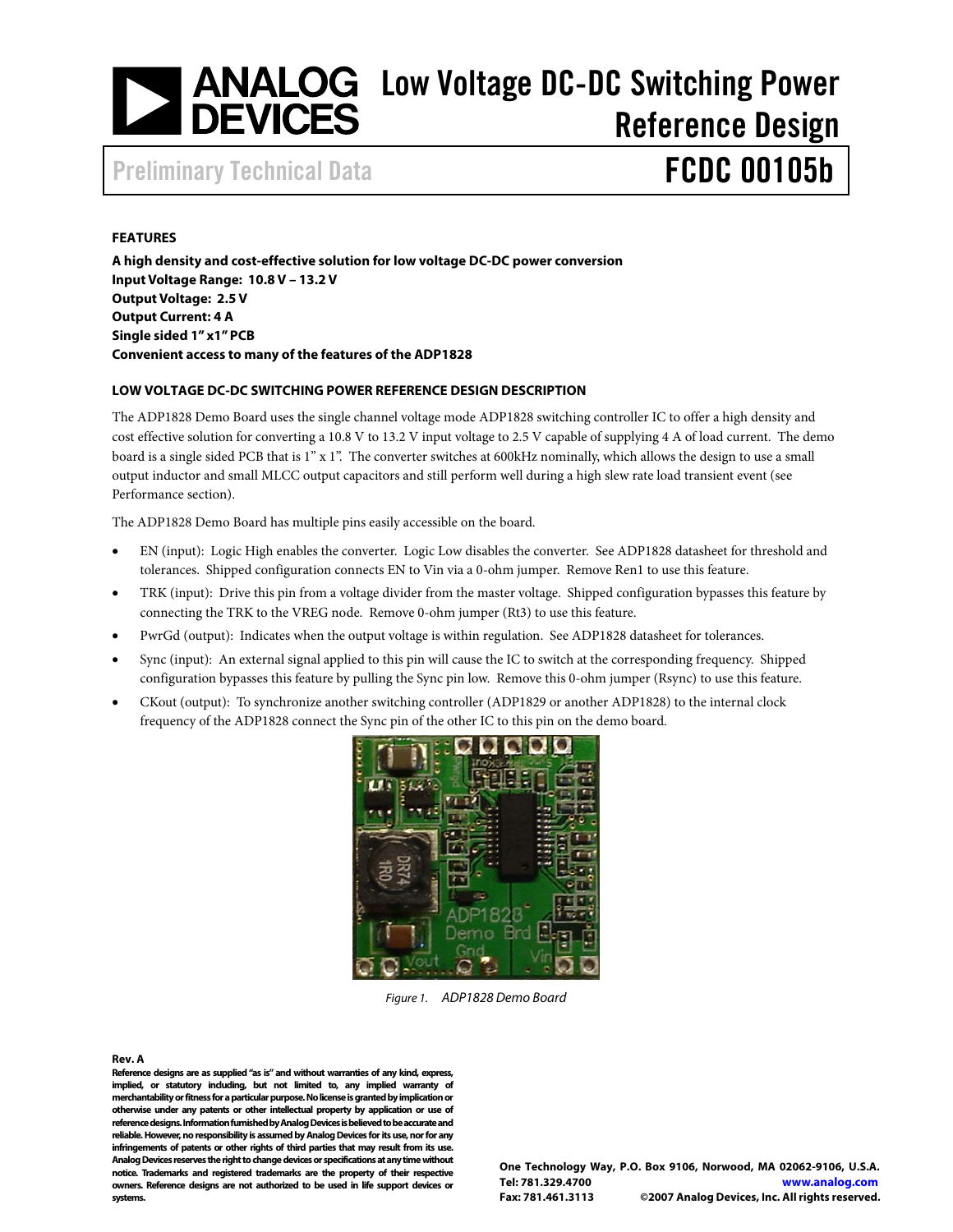# **Preliminary Technical Data**

### **TABLE OF COTENTS**

| <b>TABLE OF FIGURES</b> |                                                                                                     |  |  |  |  |  |  |
|-------------------------|-----------------------------------------------------------------------------------------------------|--|--|--|--|--|--|
| Figure 1.               |                                                                                                     |  |  |  |  |  |  |
| Figure 2.               |                                                                                                     |  |  |  |  |  |  |
| Figure 3.               |                                                                                                     |  |  |  |  |  |  |
| Figure 4.               |                                                                                                     |  |  |  |  |  |  |
| Figure 5.               |                                                                                                     |  |  |  |  |  |  |
| Figure 6.               |                                                                                                     |  |  |  |  |  |  |
| Figure 7.               |                                                                                                     |  |  |  |  |  |  |
| Figure 8.               |                                                                                                     |  |  |  |  |  |  |
| Figure 9.               |                                                                                                     |  |  |  |  |  |  |
| Figure 10.              |                                                                                                     |  |  |  |  |  |  |
| Figure 11.              |                                                                                                     |  |  |  |  |  |  |
| Figure 12.              |                                                                                                     |  |  |  |  |  |  |
| Figure 13.              | Transient. 2A Load Step (2A -> 4A). 2A Load Release (4A -> 2A). Vin=10.8) (infinite persistence) 12 |  |  |  |  |  |  |
| Figure 14.              |                                                                                                     |  |  |  |  |  |  |
| Figure 15.              |                                                                                                     |  |  |  |  |  |  |
| Figure 16.              | Load Transient. 2A Load Step (2A -> 4A). 2A Load Release (4A ->2A). Vin=10.8V 13                    |  |  |  |  |  |  |
| Figure 17.              |                                                                                                     |  |  |  |  |  |  |
| Figure 18.              |                                                                                                     |  |  |  |  |  |  |
| Figure 19.              |                                                                                                     |  |  |  |  |  |  |
| Figure 20.              |                                                                                                     |  |  |  |  |  |  |
| Figure 21.              |                                                                                                     |  |  |  |  |  |  |
| Figure 22.              |                                                                                                     |  |  |  |  |  |  |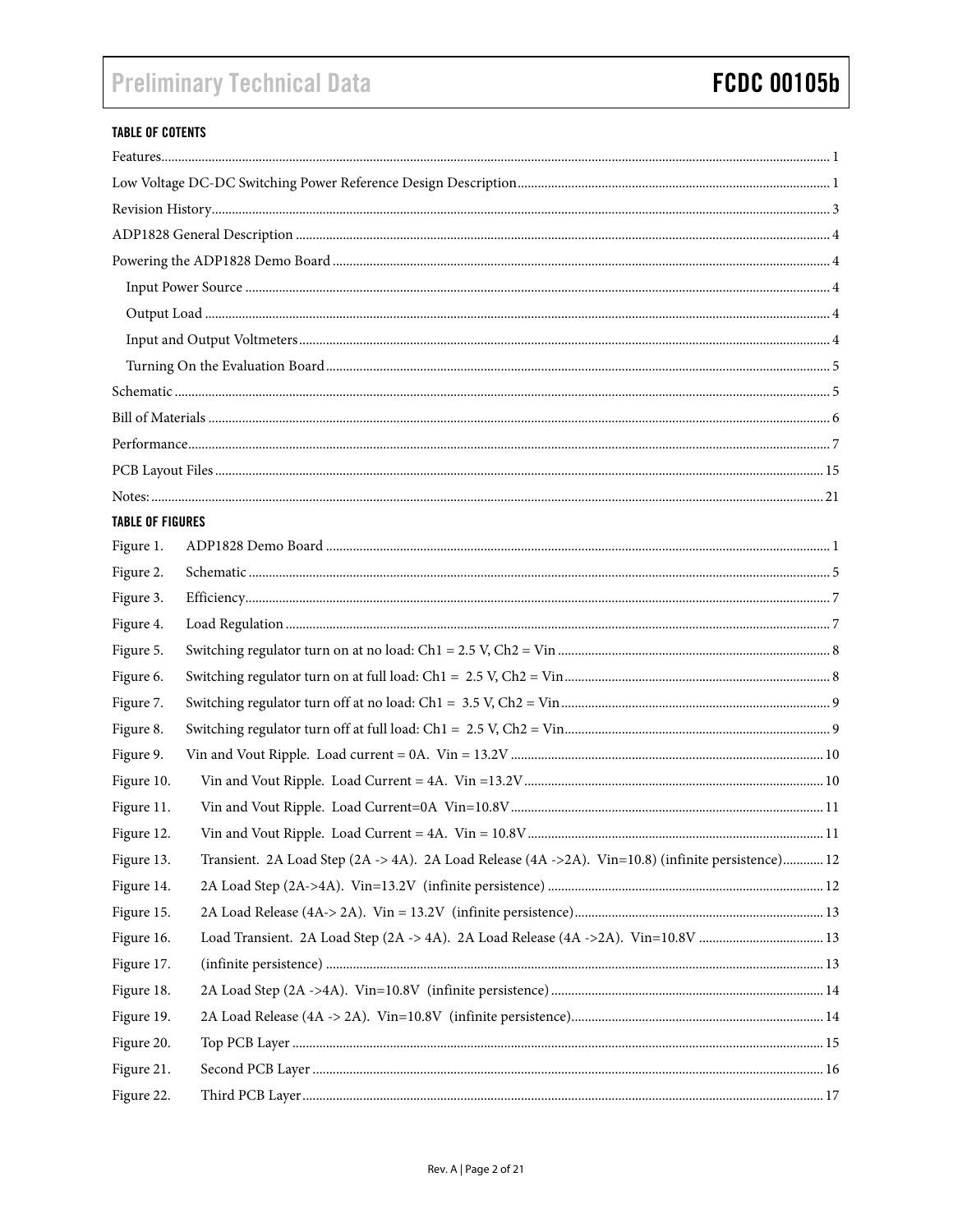# <span id="page-2-0"></span>**Preliminary Technical Data**

## **FCDC 00105b**

| Figure 23. |  |
|------------|--|
|            |  |
| Figure 25. |  |

#### **REVISION HISTORY**

2/28/2008-Revision 0: Initial Version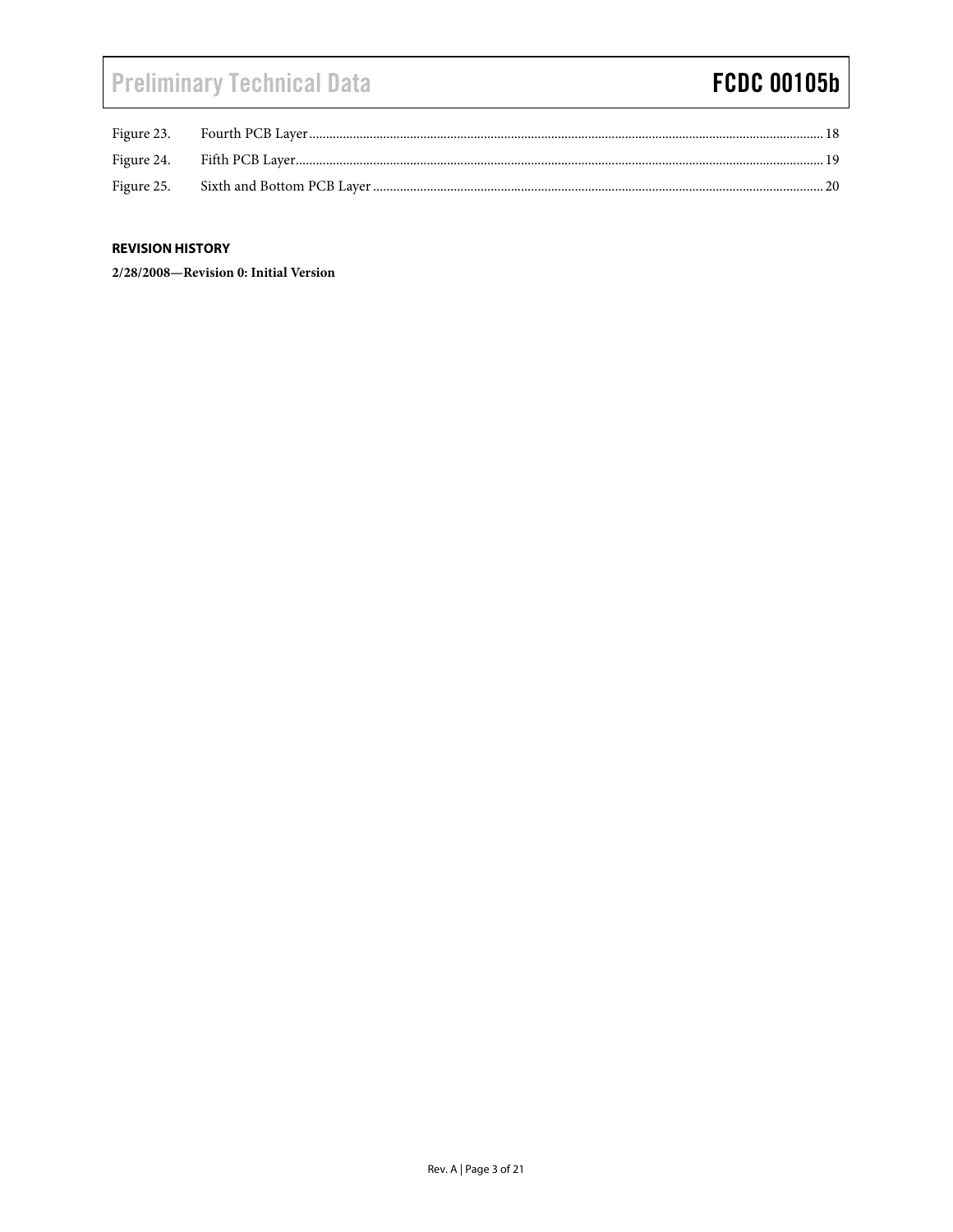#### <span id="page-3-0"></span>ADP1828 GENERAL DESCRIPTION

The ADP1828 is a versatile and synchronous PWM voltage mode buck controller. It drives an all N-channel power stage to regulate an output voltage as low as 0.6 V to 85% of the input voltage and is sized to handle large MOSFETs for point-of-load regulators. The ADP1828 is ideal for a wide range of high power applications, such as DSP and processor core I/O power, and general-purpose power in telecommunications, medical imaging, PC, gaming, and industrial applications. It operates from input bias voltages of 3 V to 18 V with an internal LDO that generates a 5 V output for input bias voltages greater than 5.5 V. The ADP1828 operates at a pin-selectable, fixed switching frequency of either 300 kHz or 600 kHz, or at any frequency between 300 kHz and 600 kHz with a resistor. The switching frequency can also be synchronized to an external clock up to 2× the part's nominal oscillator frequency. The clock output can be used for synchronizing additional ADP1828s (or the ADP1829 controllers), thus eliminating the need for an external clock source. The ADP1828 includes soft start protection to limit any inrush current from the input supply during startup, reverse current protection during soft start for a precharged output, as well as a unique adjustable lossless current-limit scheme utilizing external MOSFET RDSON sensing. For applications requiring power-supply sequencing, the ADP1828 provides a tracking input that allows the output voltage to track during startup, shutdown, and faults. The additional supervisory and control features include thermal overload, undervoltage lockout, and power good. The ADP1828 operates over the −40°C to +125°C junction temperature range and is available in a 20-lead QSOP.

#### POWERING THE ADP1828 DEMO BOARD

#### **INPUT POWER SOURCE**

- 1. Before connecting the power source to the ADP1828 Demo Board, make sure that it is turned off. If the input power source includes a current meter, use that meter to monitor the input current.
- 2. Connect the positive terminal of the power source to the VIN terminal on the evaluation board, and the negative terminal of the power source to the GND terminal
- 3. If the power source does not include a current meter, connect a current meter in series with the input source voltage.
- 4. Connect the positive lead (+) of the power source to the ammeter positive (+) connection, the negative lead (−) of the power source to the GND terminal, and the negative lead (−) of the ammeter to the VIN terminal on the board.

#### **OUTPUT LOAD**

- Although the ADP1828 Demo Board can sustain the sudden connection of the load, it is possible to damage the load if it is not properly connected.
- 2. Make sure that the board is turned off before connecting the load.
	- a) If the load includes an ammeter, or if the current is not measured, connect the load directly to the evaluation board with the positive (+) load connection to the VOUT terminal and negative (−) load connection to the GND terminal.
	- b) If an ammeter is used, connect it in series with the load; connect the positive (+) ammeter terminal to the evaluation board VOUT terminal, the negative (−) ammeter terminal to the positive (+) load terminal, and the negative (−) load terminal to the evaluation board GND terminal

Once the load is connected, make sure that it is set to the proper current before powering the ADP1828 Demo Board.

#### **INPUT AND OUTPUT VOLTMETERS**

Measure the input and output voltages with voltmeters.

- 1. Connect the voltmeter measuring the input voltage with the positive (+) lead connected to the VIN terminal on the test board and the negative lead (−) connected to the GND terminal
- 2. Connect the voltmeter measuring VOUT with the positive lead (+) connected to the VOUT terminal on the evaluation board and the negative lead (−) connected to the GND terminal.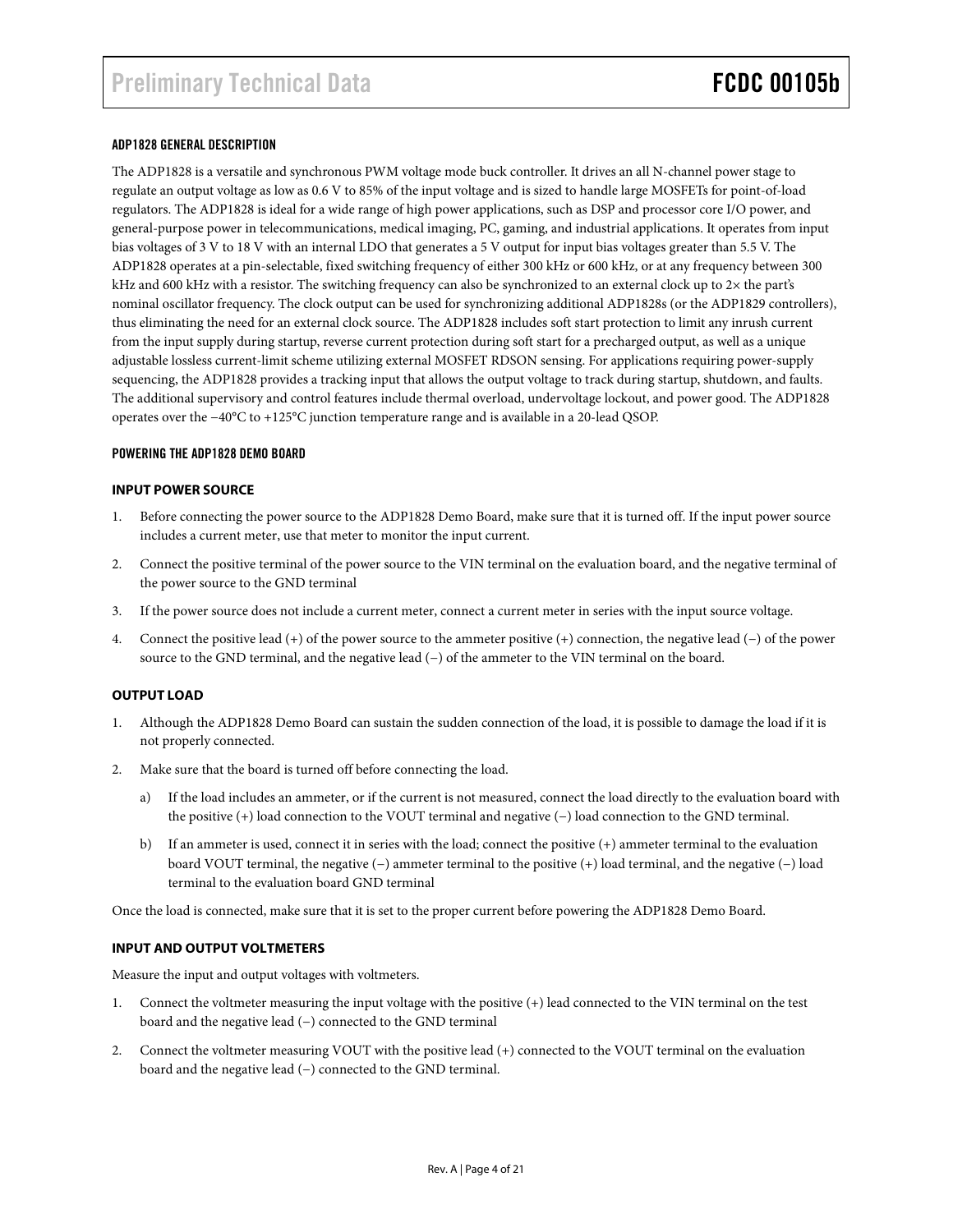### <span id="page-4-0"></span>Preliminary Technical Data **FCDC 00105b**

- 3. Make sure to connect the voltmeters to the appropriate evaluation board terminals and not to the load or power source themselves.
- 4. If the voltmeters are not connected directly to the evaluation board at these connection points, the measured voltages will be incorrect due to the voltage drop across the leads connecting the evaluation board to both the source and load.

#### **TURNING ON THE EVALUATION BOARD**

Once the power source and loads are connected, the board can be powered for operation. Slowly increase the input power source voltage until the input voltage exceeds the minimum input operating voltage of 3V. If the load is not already enabled, enable the load and check that it is drawing the proper current and that the output voltage maintains voltage regulation.

#### SCHEMATIC



Figure 2. Schematic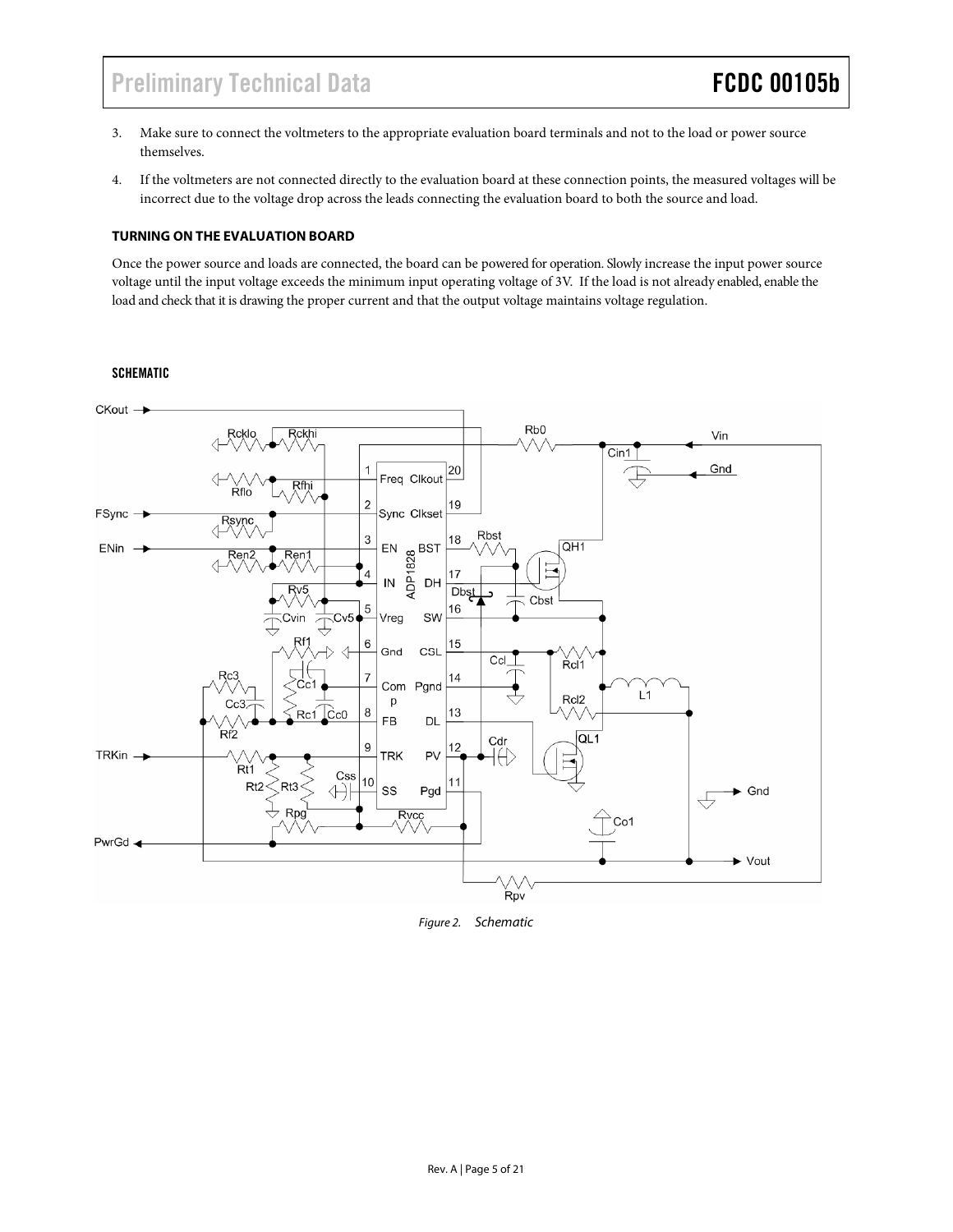#### <span id="page-5-0"></span>BILL OF MATERIALS

#### **Table 1. Bill of Materials**

| Designator                                                         | <b>Part Number</b> | <b>Manufacturer</b>   | Value              | Package        | <b>Comment</b>                                       |
|--------------------------------------------------------------------|--------------------|-----------------------|--------------------|----------------|------------------------------------------------------|
| U1                                                                 | ADP1828            | <b>Analog Devices</b> |                    | QSOP-20L       | <b>Voltage Mode Controller</b>                       |
| QH1, QL1                                                           | Si5404bdc          | Vishay                |                    | 1206-8         | N-Channel MOSFET                                     |
| L1                                                                 | DR74-2R2-R         | Coiltronics           | 2.2uH              | 7.6mm x 7.6mm  | Power Inductor / DCR = 9.9mO / Ferrite<br>/ Shielded |
| Cin1                                                               | GRM32ER6K476K      | Murata                | 47uF               | 1210           | Input MLCC / X5R / 16V                               |
| <b>Co1, Co2</b>                                                    | grm32er60j107m     | Murata                | <b>100uF</b>       | 1210           | Output MLCC / X5R / 6.3V                             |
| Cvin, Cv5, Cpv                                                     | C2012X7R1C105K     | <b>TDK</b>            | 1uF                | 0603           | <b>MLCC / X7R / 16V</b>                              |
| Rf1                                                                | Generic 1%         | Vishay                | 6.34k              | 0402           | <b>Feedback Resistor</b>                             |
| Rf <sub>2</sub>                                                    | Generic 1%         | Vishay                | 20k                | 0402           | <b>Feedback Resistor</b>                             |
| Rc3                                                                | Generic 10%        | Vishay                | 76.8ohms           | 0402           | <b>Compensation Resistor</b>                         |
| Cc3                                                                | Generic 10%        | Vishay                | 860pF              | 0402           | <b>Compensation Capacitor</b>                        |
| Rc1                                                                | Generic 10%        | Vishay                | 12.1k              | 0402           | <b>Compensation Resistor</b>                         |
| Cc1                                                                | Generic 10%        | Vishay                | 1.2nF              | 0402           | <b>Compensation Capacitor</b>                        |
| Cc0                                                                | Generic 10%        | Vishay                | 47pF               | 0402           | <b>Compensation Capacitor</b>                        |
| <b>Css</b>                                                         | Generic 10%        | Vishay                | 10nF               | 0402           | COG or X7R / Soft Start Capacitor                    |
| <b>Rpg</b>                                                         | Generic 10%        | Vishay                | 100k               | 0402           | POK1 Resistor                                        |
| Rvcc, Rb0                                                          | Generic 10%        | Vishay                | 10ohms             | 0402           | <b>Decoupling Resistor</b>                           |
| RcI <sub>1</sub>                                                   | Generic 10%        | Vishay                | 5.49k              | 0402           | <b>Current Limit Resistor</b>                        |
| Ccl1                                                               | Generic 10%        | Vishay                | 33pF               | 0402           | <b>Current Limit Signal Filter Capacitor</b>         |
| <b>Dbst</b>                                                        | <b>BAT54</b>       | Any                   |                    | <b>SOD-323</b> | <b>Bootstrap Diode</b>                               |
| Cbst                                                               | Generic 10%        | Vishay                | 100 <sub>n</sub> F | 0402           | COG or X7R / Boost Capacitor                         |
| Rt1, Rt2, Rpv, Rcl2,<br>Ren2, Rv5, Rflow,<br><b>Rcklow</b>         |                    |                       | <b>NP</b>          |                |                                                      |
| Rt <sub>3</sub> , Rbst, Ren <sub>1</sub> ,<br>Rsync, Rfhigh, Rckhi |                    |                       | 0ohms              | 0402           |                                                      |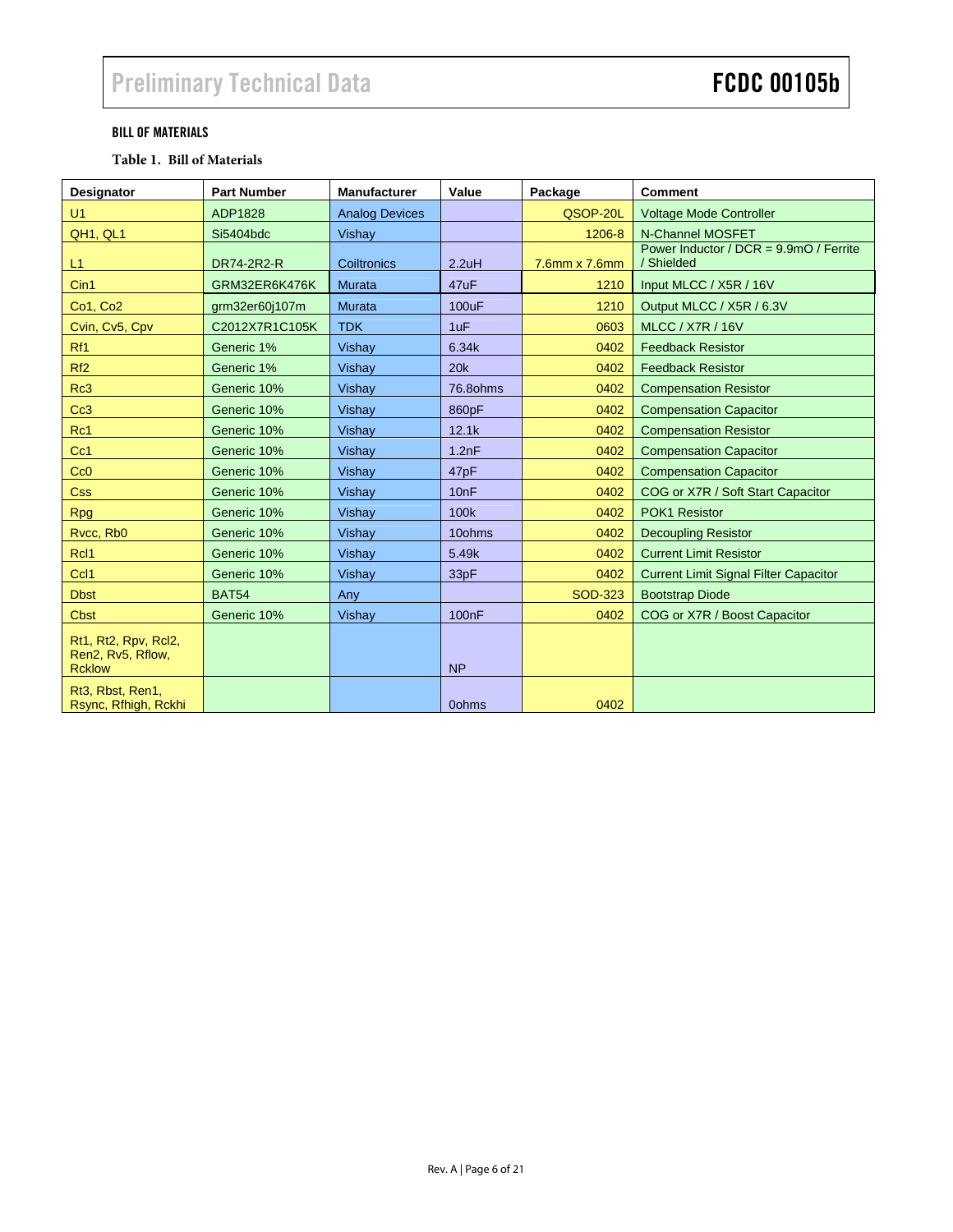#### <span id="page-6-0"></span>PERFORMANCE



Figure 3. Efficiency



Figure 4. Load Regulation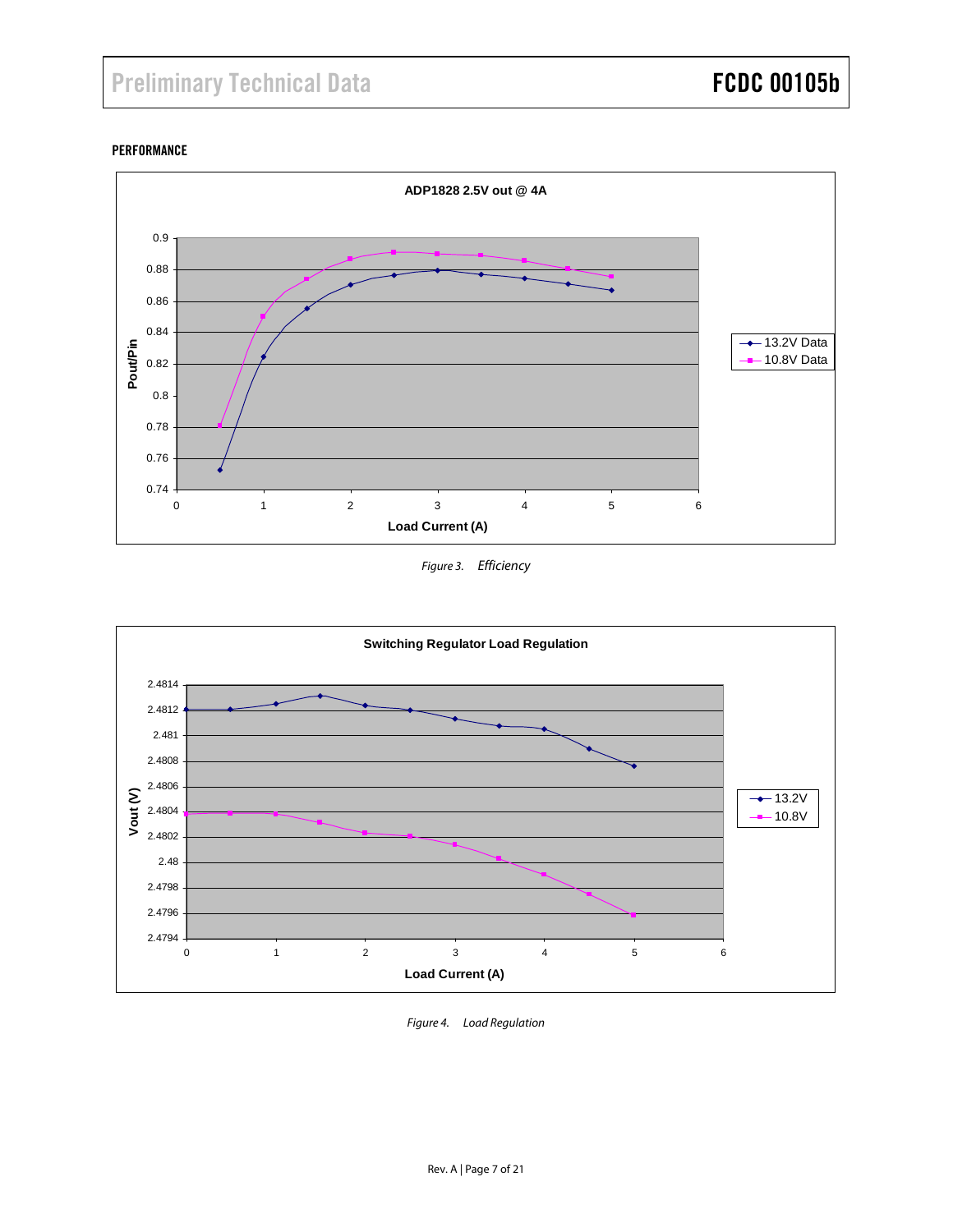<span id="page-7-0"></span>





Figure 6. Switching regulator turn on at full load:  $Ch1 = 2.5 V$ ,  $Ch2 = Vin$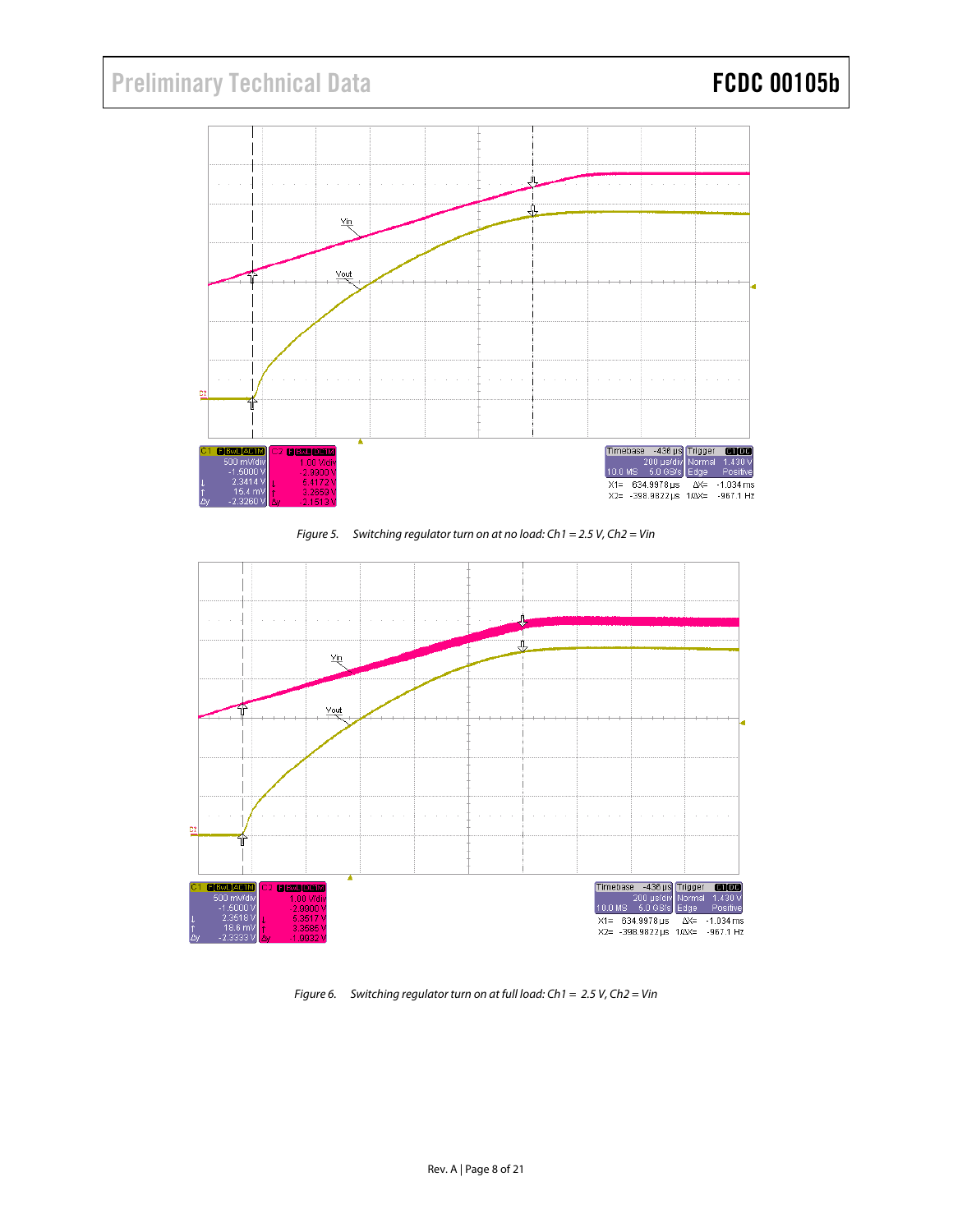# <span id="page-8-0"></span>Preliminary Technical Data **FCDC 00105b**



Figure 7. Switching regulator turn off at no load:  $Ch1 = 3.5 V$ ,  $Ch2 = Vin$ 



Figure 8. Switching regulator turn off at full load:  $Ch1 = 2.5 V$ ,  $Ch2 = Vin$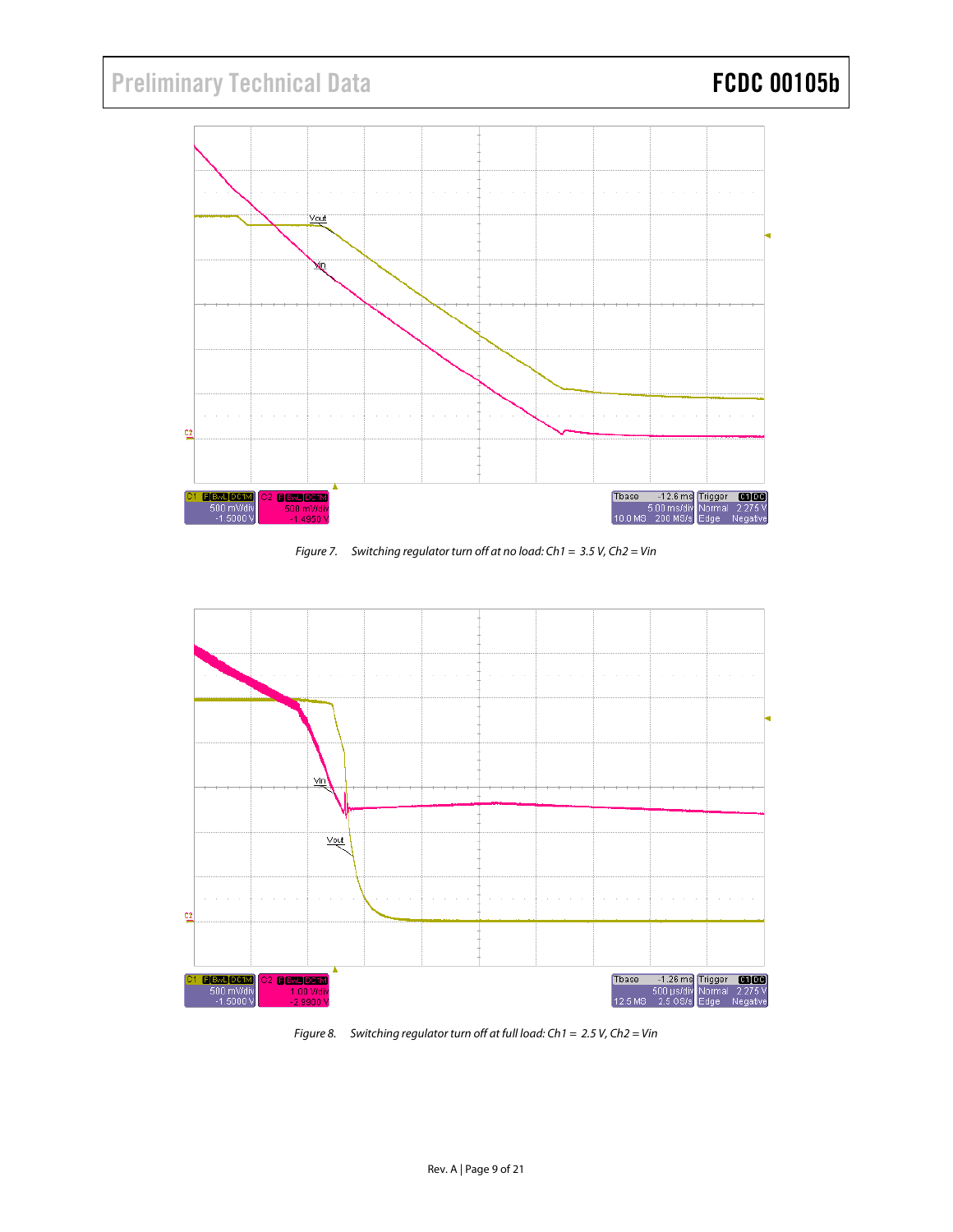<span id="page-9-0"></span>

Figure 9. Vin and Vout Ripple. Load current = 0A. Vin =  $13.2V$ 



Figure 10. Vin and Vout Ripple. Load Current = 4A. Vin =13.2V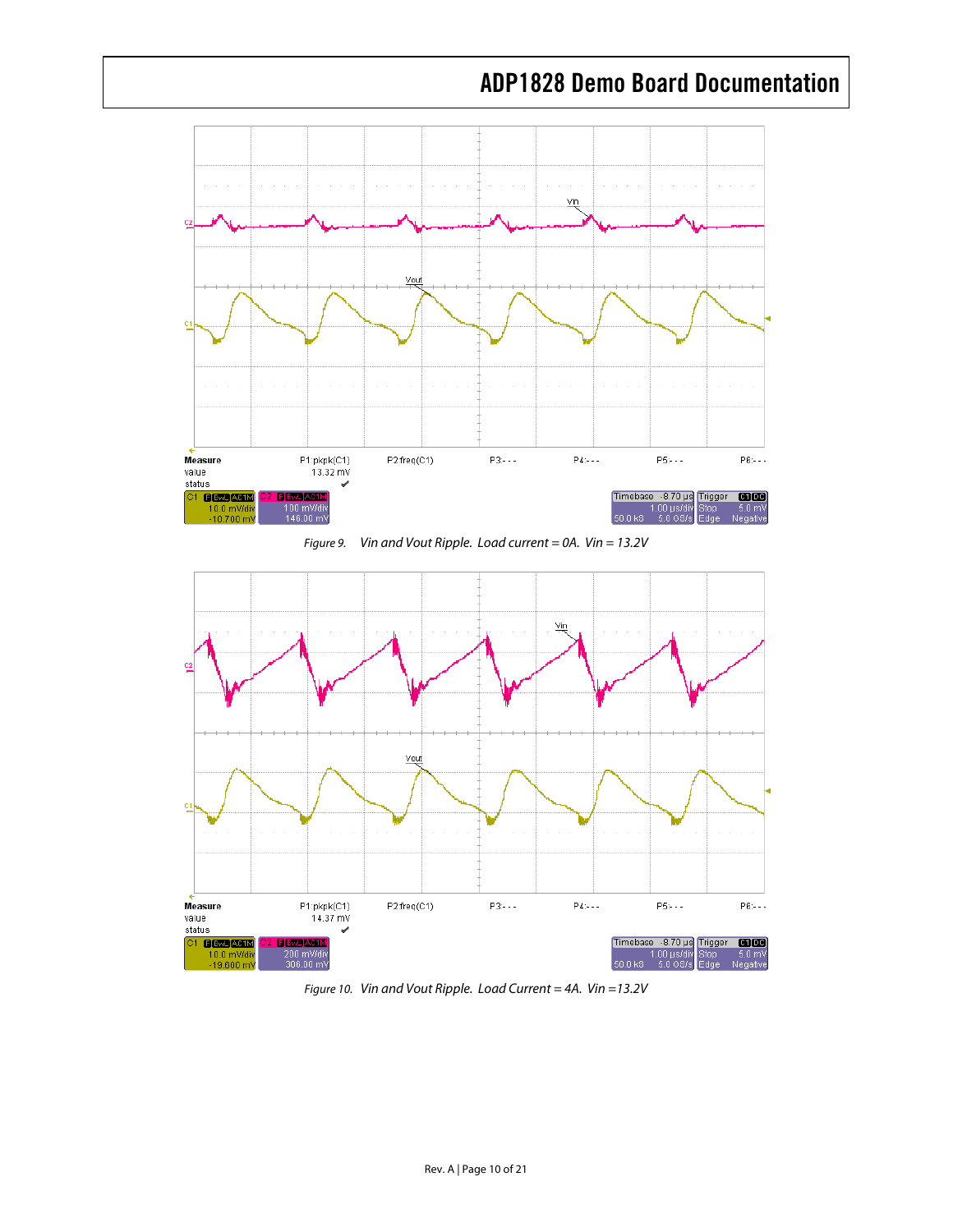<span id="page-10-0"></span>

Figure 11. Vin and Vout Ripple. Load Current=0A Vin=10.8V



Figure 12. Vin and Vout Ripple. Load Current = 4A. Vin = 10.8V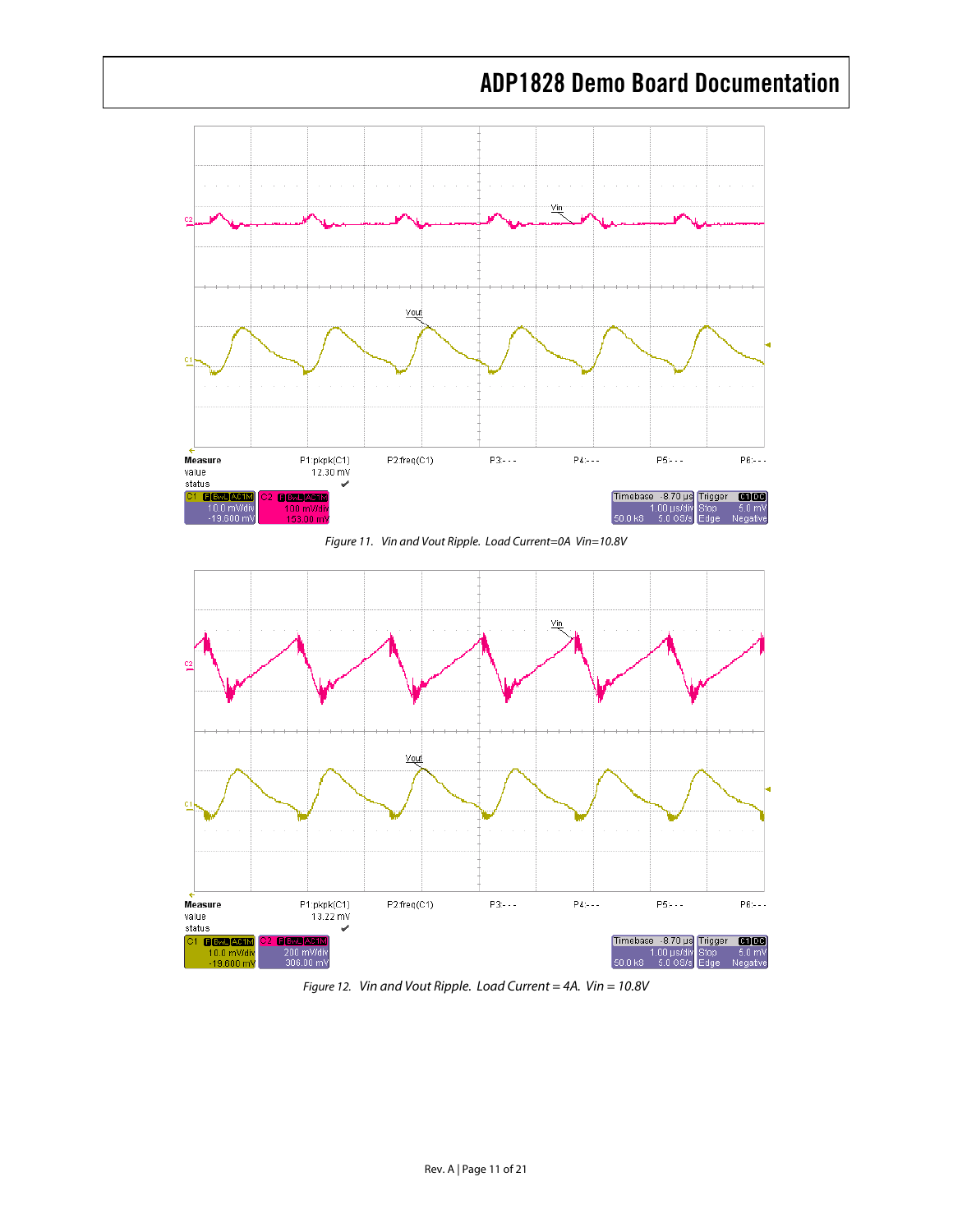<span id="page-11-0"></span>

Figure 13. Transient. 2A Load Step (2A -> 4A). 2A Load Release (4A ->2A). Vin=10.8) (infinite persistence)



Figure 14. 2A Load Step (2A->4A). Vin=13.2V (infinite persistence)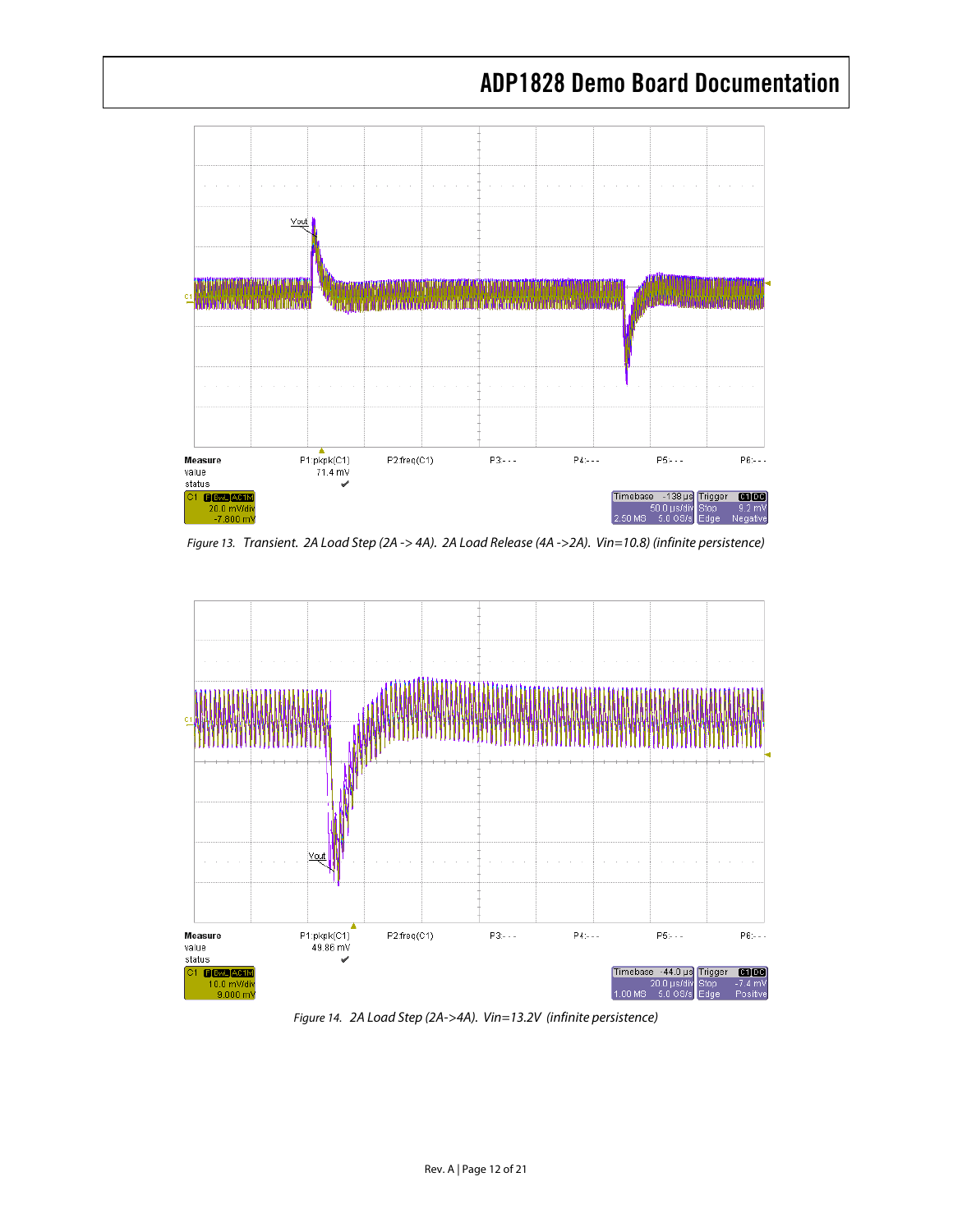<span id="page-12-0"></span>

Figure 15. 2A Load Release (4A-> 2A). Vin = 13.2V (infinite persistence)



Figure 16. Load Transient. 2A Load Step (2A -> 4A). 2A Load Release (4A ->2A). Vin=10.8V

Figure 17. (infinite persistence)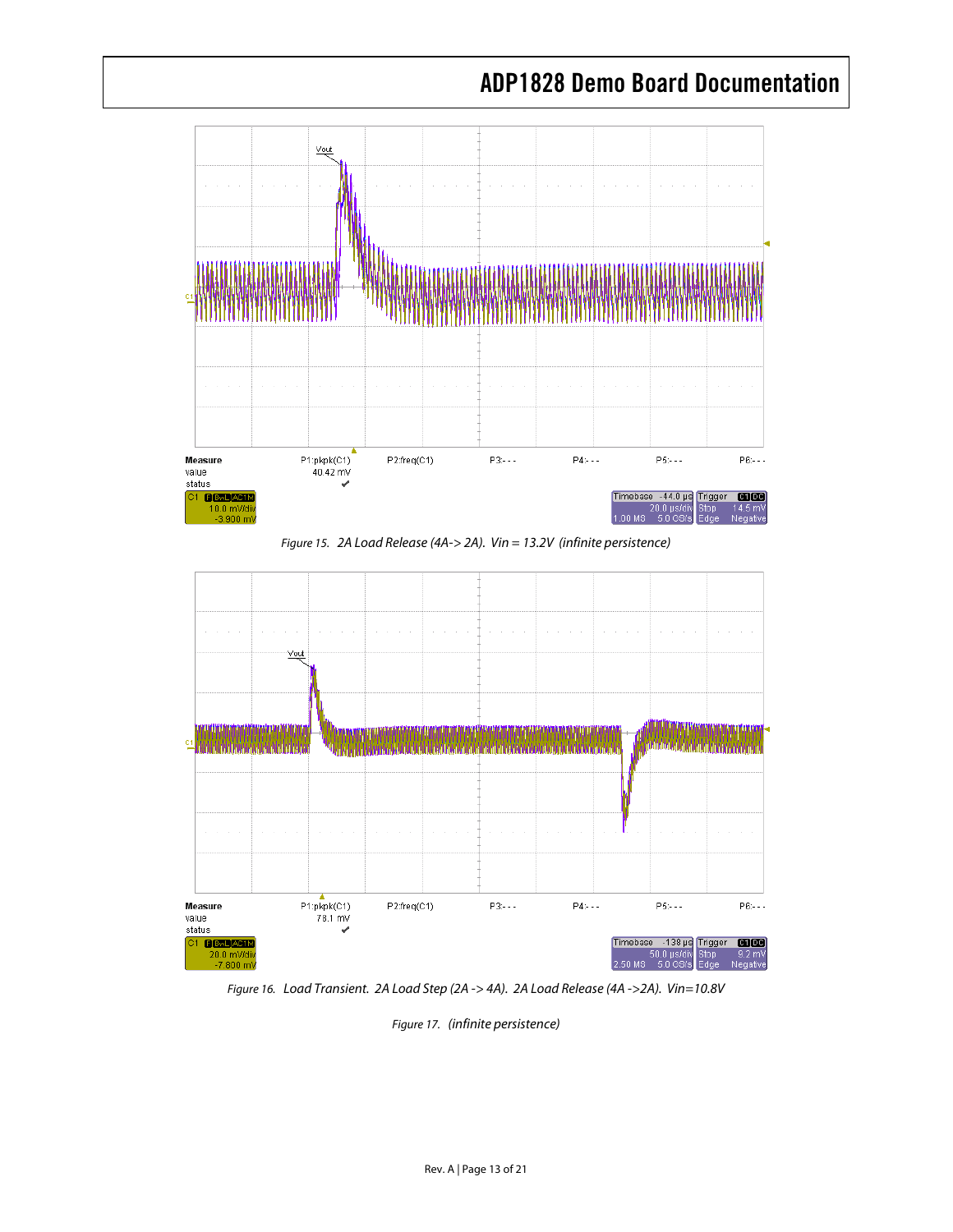<span id="page-13-0"></span>

Figure 18. 2A Load Step (2A ->4A). Vin=10.8V (infinite persistence)



Figure 19. 2A Load Release (4A -> 2A). Vin=10.8V (infinite persistence)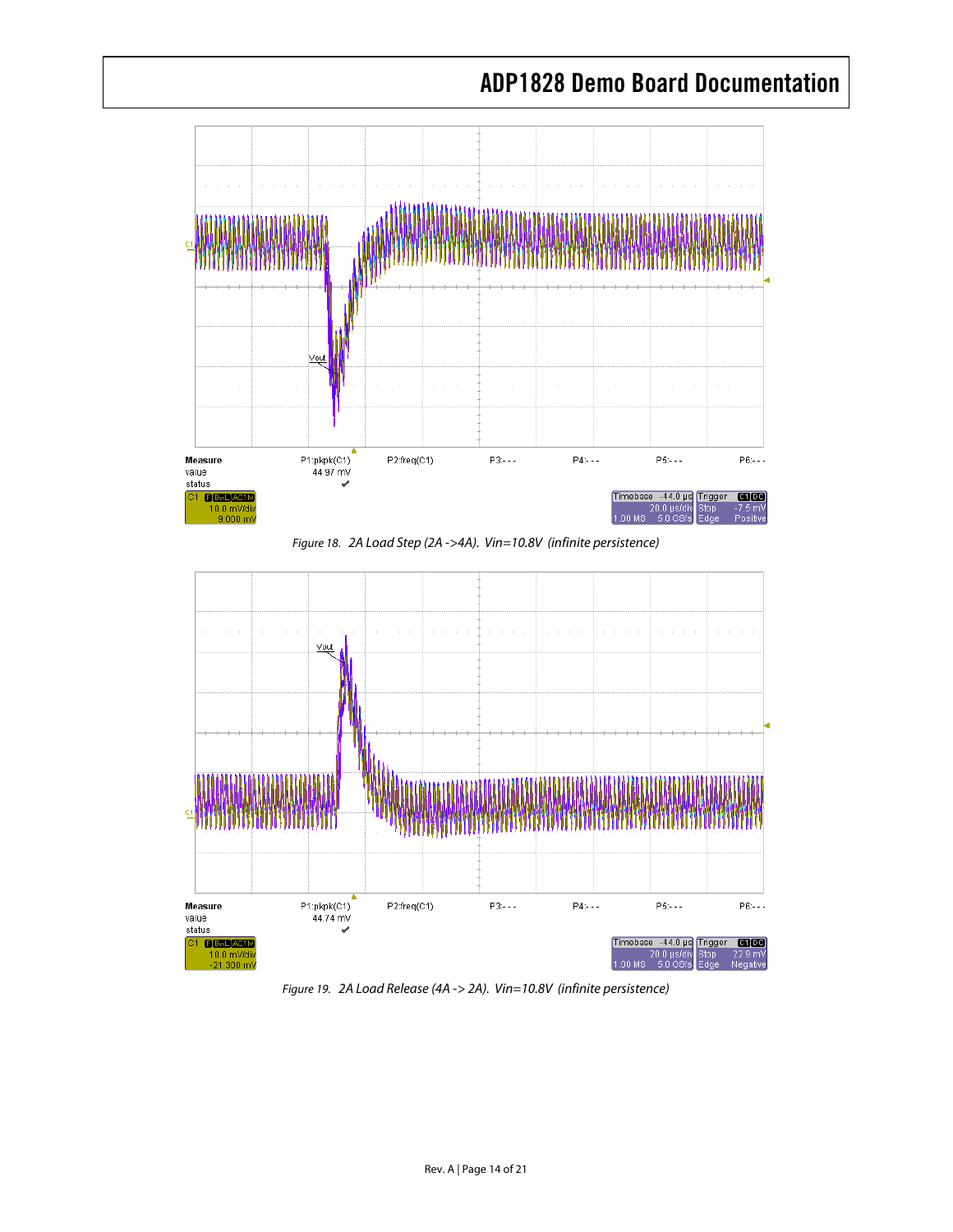#### <span id="page-14-0"></span>PCB LAYOUT FILES



Figure 20. Top PCB Layer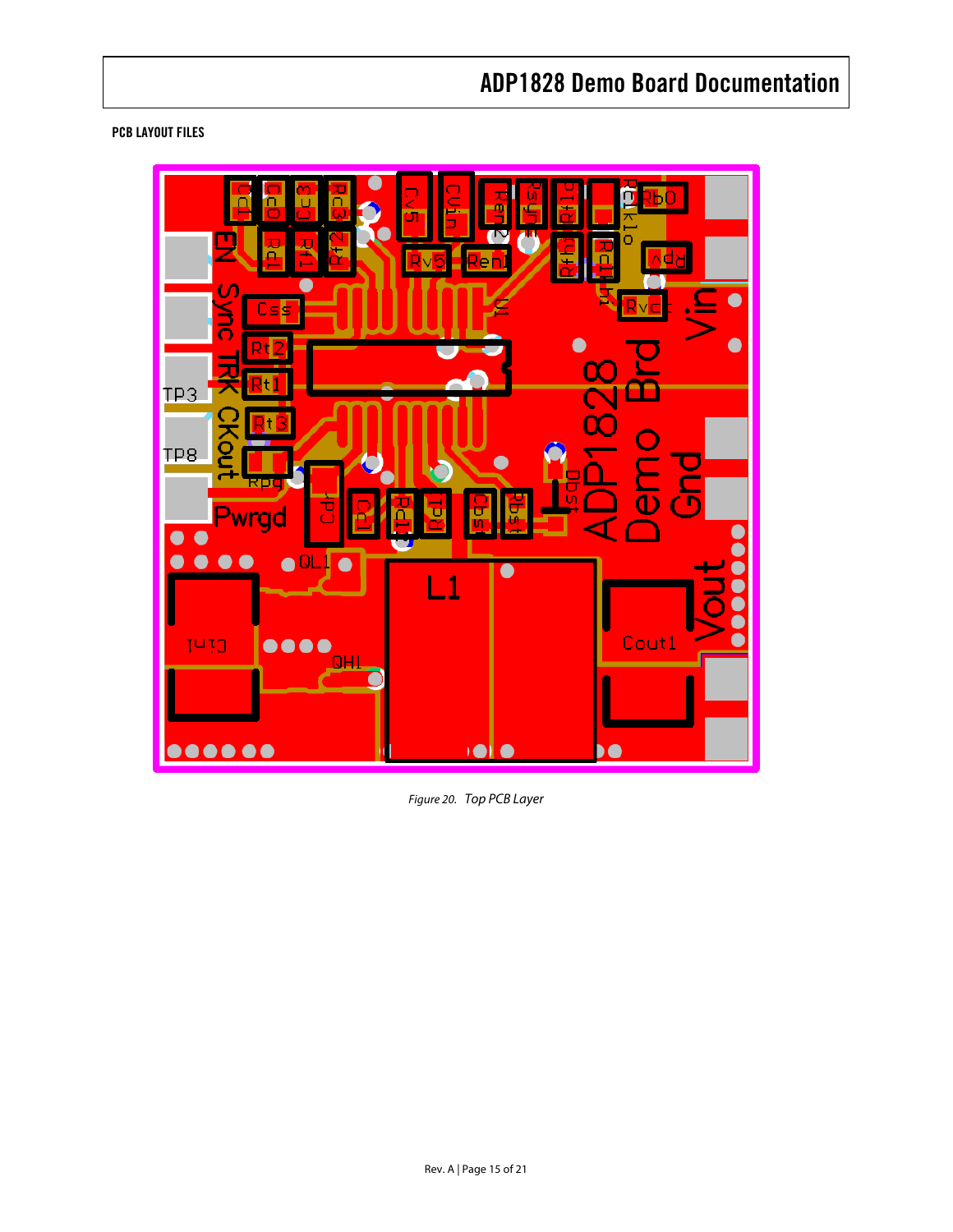<span id="page-15-0"></span>

Figure 21. Second PCB Layer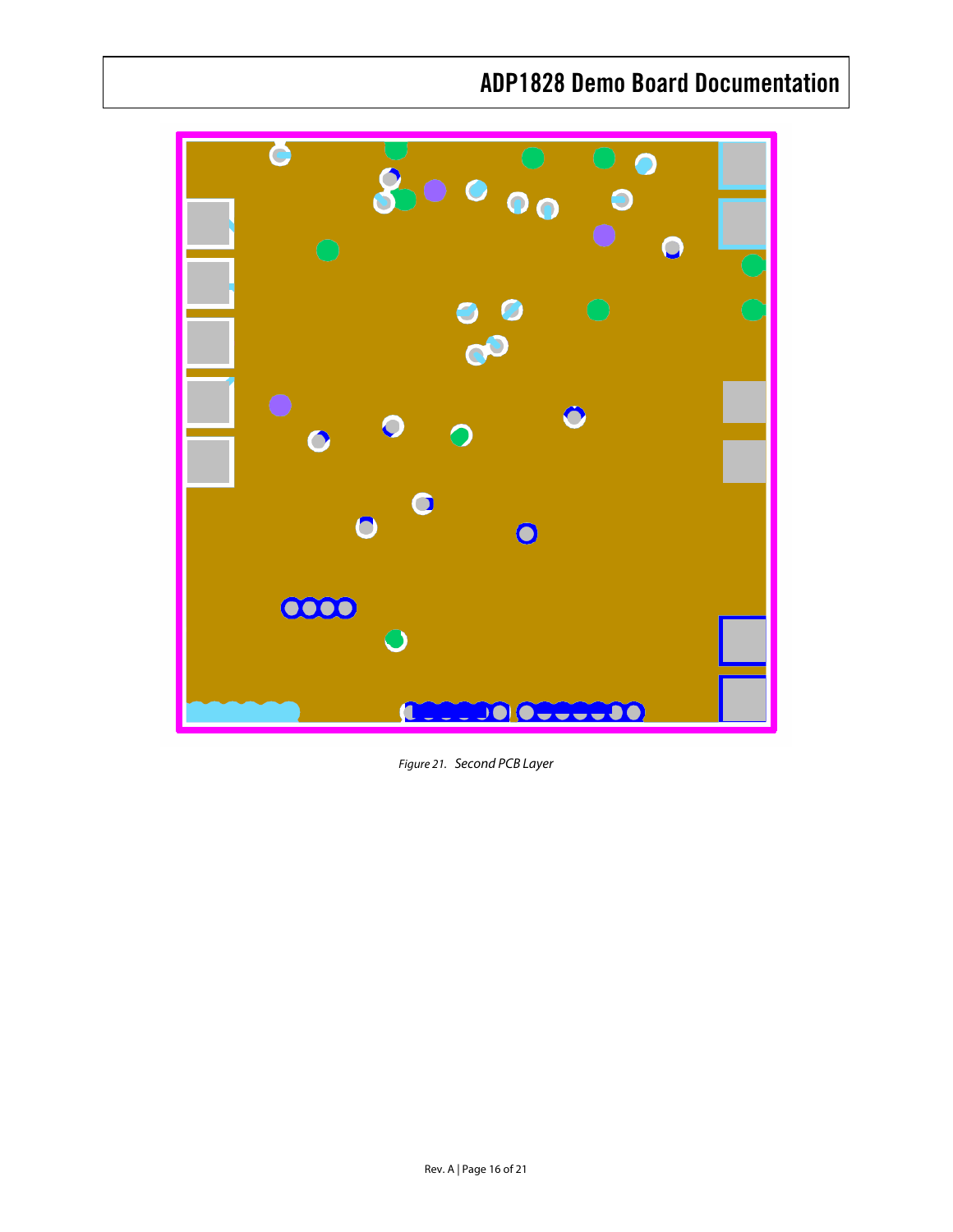<span id="page-16-0"></span>

Figure 22. Third PCB Layer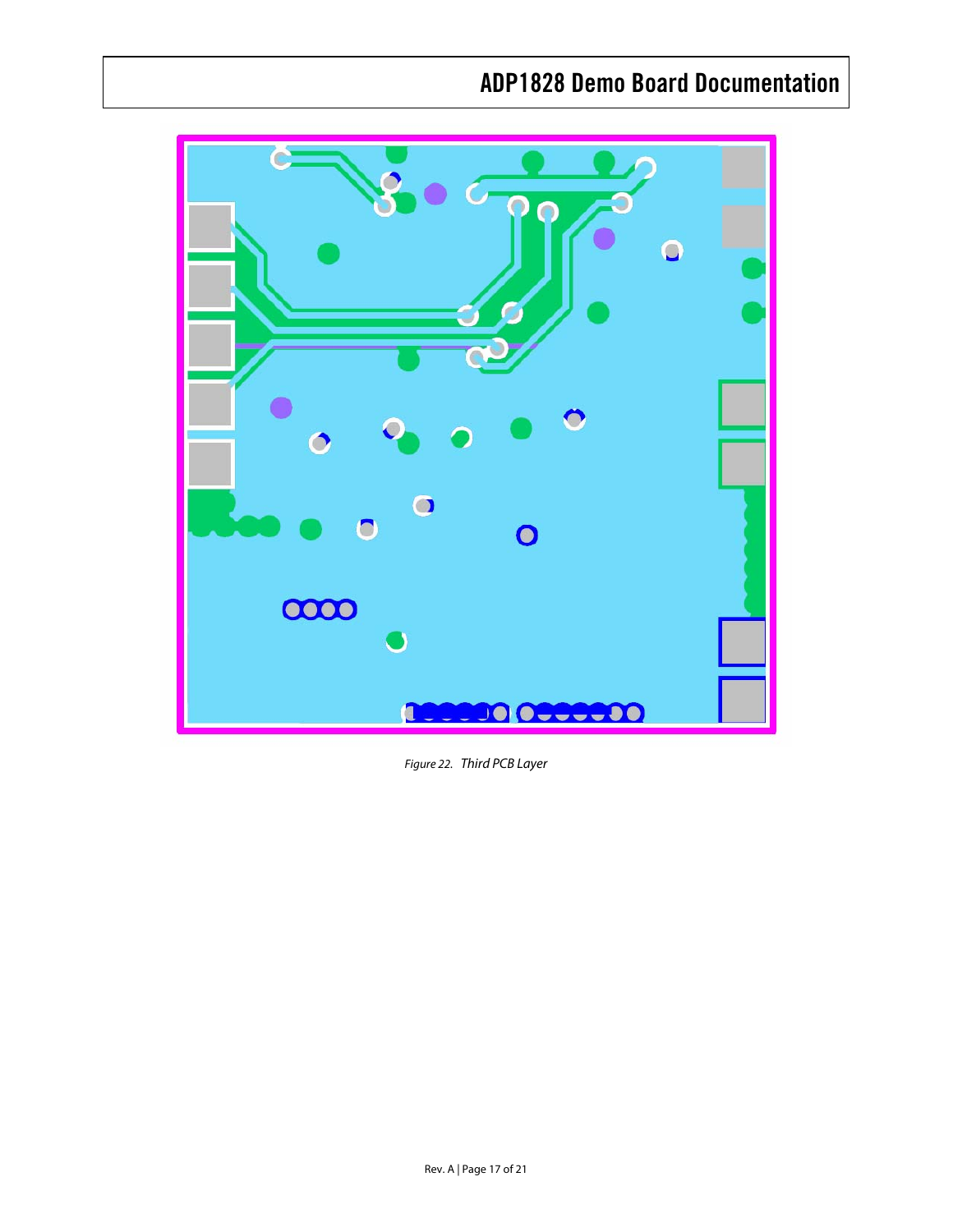<span id="page-17-0"></span>

Figure 23. Fourth PCB Layer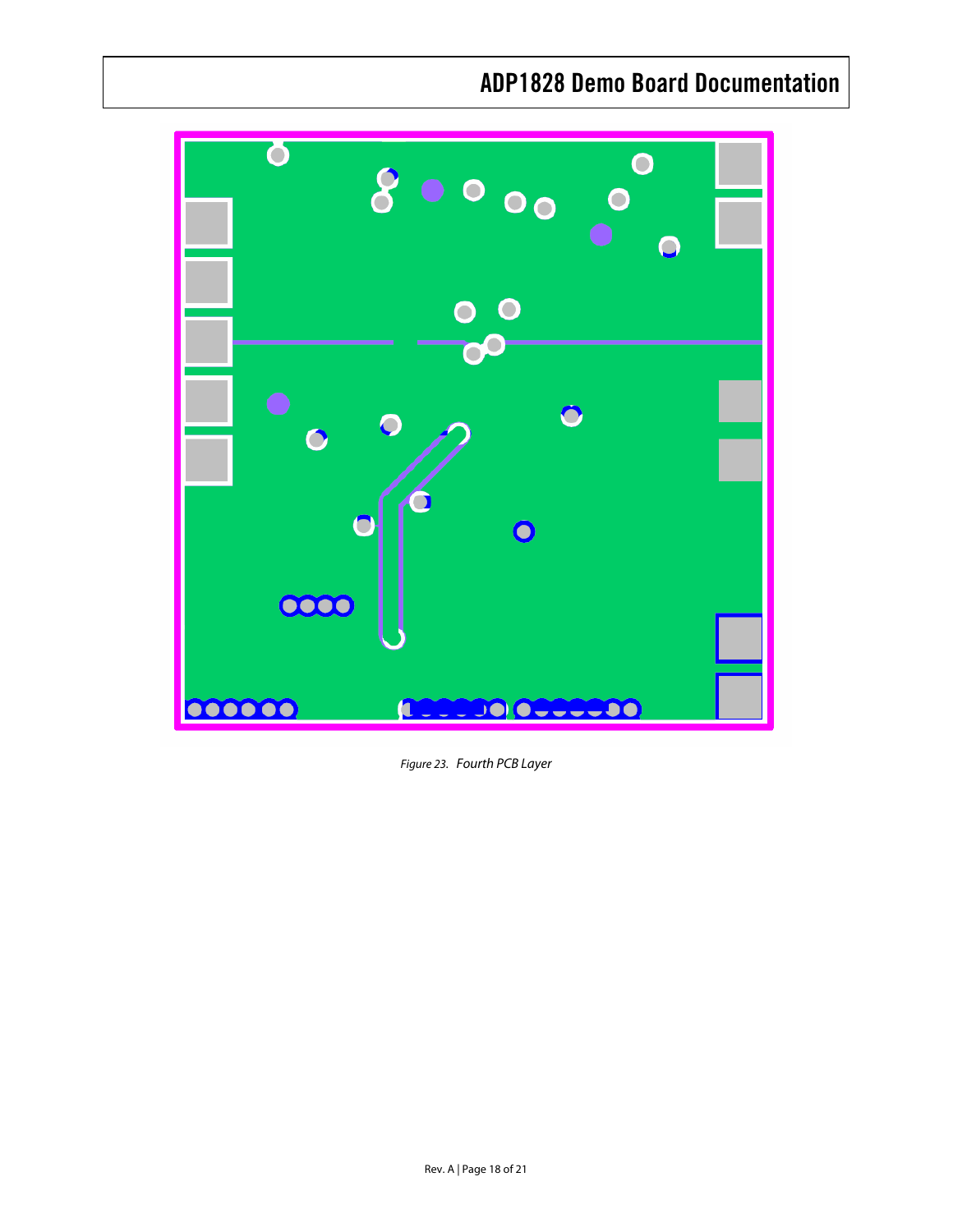<span id="page-18-0"></span>

Figure 24. Fifth PCB Layer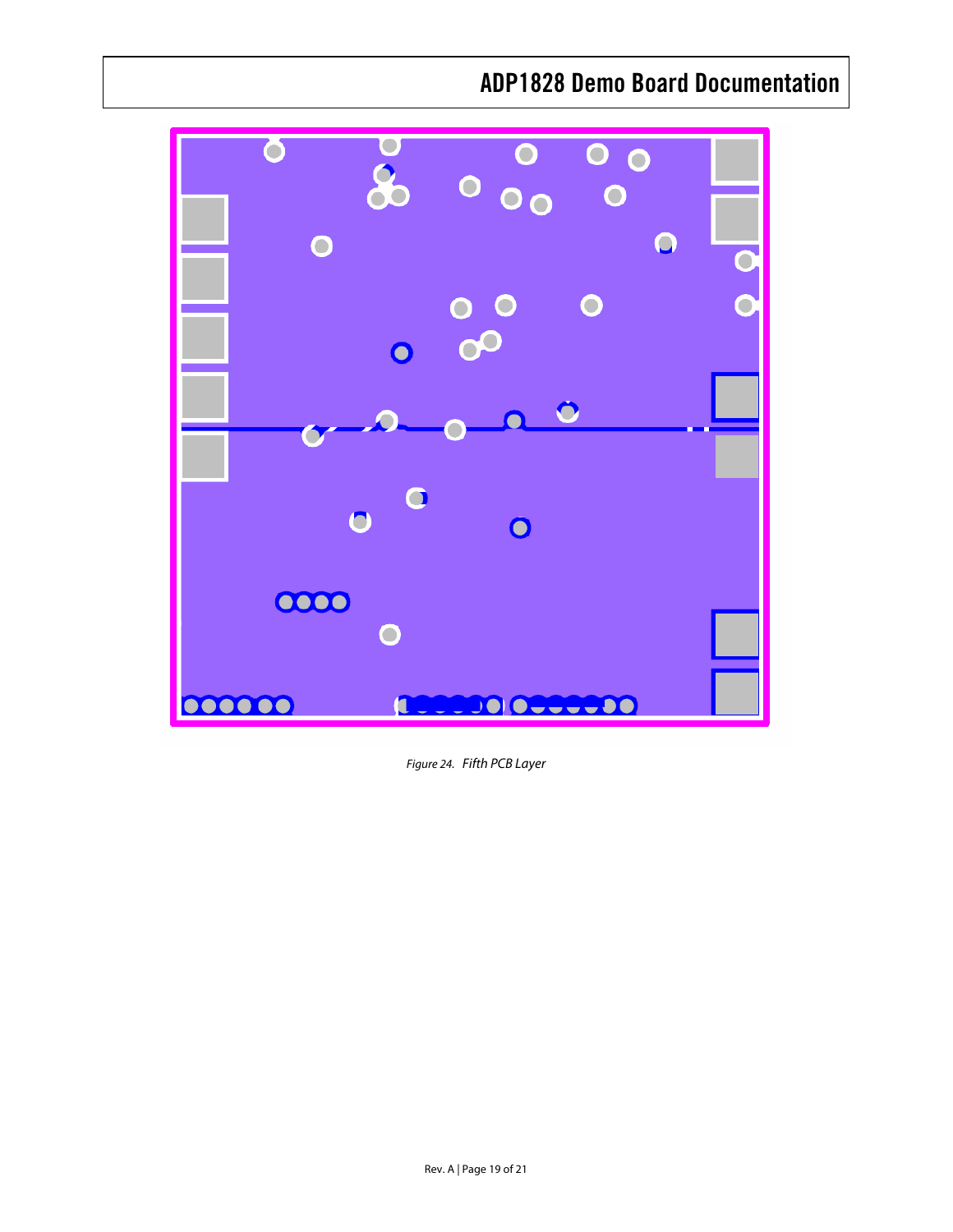<span id="page-19-0"></span>

Figure 25. Sixth and Bottom PCB Layer